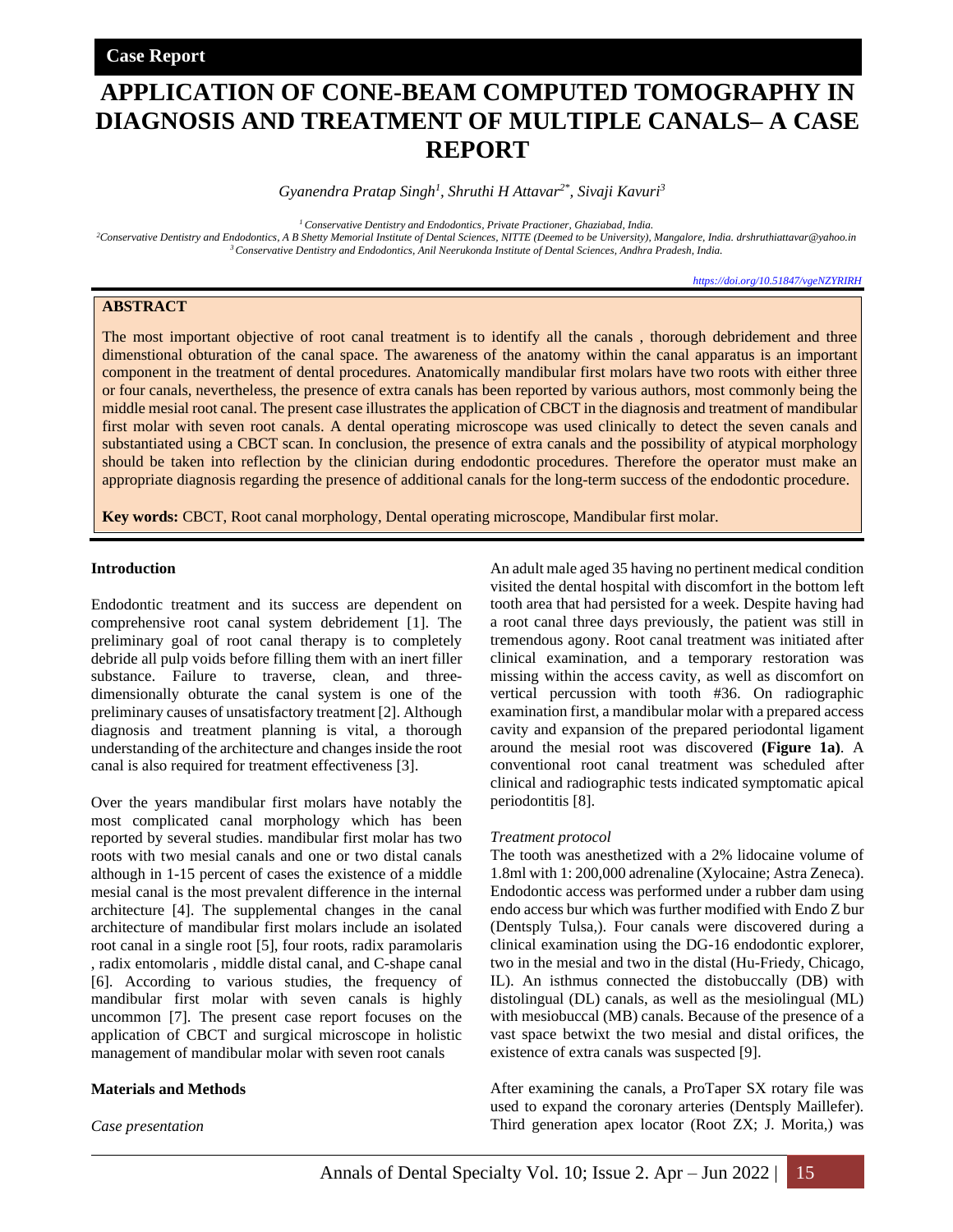used to estimate the working length electronically and radiographically confirmed later. In an attempt to understand the better anatomy of the canal space numerous radiographs at diverse angles were taken **(Figure 1b)**. In an attempt to validate the tooth's distinctive pattern, CBCT imaging was scheduled. The endodontic cavity was sealed with IRM cement. A CBCT scan (Kodak 9000; Carestream) both coronal and axial revealed the presence of seven canals **(Figures 2a and 2c)**. The Axial CBCT images divulged discrete four canals in the coronal, and middle portions respectively, but in the apical axial image only two canals were evident of mesial canal space, indicating a Sert and Bayirli's Type XIV canal pattern, whereas in the distal canal axial images three different root canals in coronal and middle portions, and apical axial image only one canal were indicating a Sert and Bayirl Type XIV canal pattern [10].

In the second session, the tooth was anesthetized with 2% lignocaine. Using the crown-down method, Hyflex (VDW, Munich, Germany) rotary files were utilized to shape the teeth. The canal was prepared to a taper of 25% in the mesial canal, while that of the distal canal was enlarged to 30%. In between instrumentation, irrigants of saline, 5.25 percent sodium hypochlorite (Prime Dental Product), and 17 percent EDTA (Pulpdent Corporation) were used, with a final irrigant of 2 percent chlorhexidine (Endo-CHX). The canals were obturated with a single cone obturation technique using AH Plus sealer **(Figure 1c)**. The access restoration was subsequently built up with a composite resin core (P60; 3M Dental Products). On follow-up over the 24 months, the patient remained asymptomatic and received a full-coverage porcelain crown [11].







**Figure 1.** a) Preoperative radiograph, b) working length radiograph, c) Post Obturation

## **Results and Discussion**

In mandibular first molars, clinicians have a difficult time detecting and treating extra roots or canals. Long term success of endodontic treatment can be achieved by understanding detailed knowledge regarding the most frequent root canal morphology and its variability. If the additional canals are not found and addressed, the treatment outcome may be affected [12].

The most important aspect in a clinical circumstance for the detection of the root canal morphology is using conventional intraoral periapical radiographs and digital radiographs. On the other hand, standard radiography techniques only provide a 2-D image of a 3-D entity. As a result, they're only beneficial in cases when the canals' anatomical arrangement is uncommon. New imaging techniques, like CBCT scanning, have been employed to analyze root canal architecture in three dimensions in recent years. CBCT scanning allows the practitioner to analyze many aspects of the internal anatomy of the roots and its canals at various planes [13] and helps discover a higher number of anatomical anomalies in the canal system when compared to traditional radiography.

CBCT scanning was employed in this example to provide a better knowledge of the intricate root canal architecture. The mandibular molar with the occurrence of two roots and seven canals in the left mandibular molar was confirmed by a dental operating microscope and CBCT scan; three canaled distal roots and four canaled mesial roots. Albuquerque and colleagues suggested a taxonomy which is a structurally built appellation that considers the exact position and the root-to-root-canal configurations in the lower molars [14].

Such complex morphology, according to Peiris [15] is the consequence of secondary dentin deposition, which produces many partitions and culminates in a reticular structure with several vertical canals. According to Mortman and Ahn [16] additional channels in the mesial root are the consequence of instrumentation between the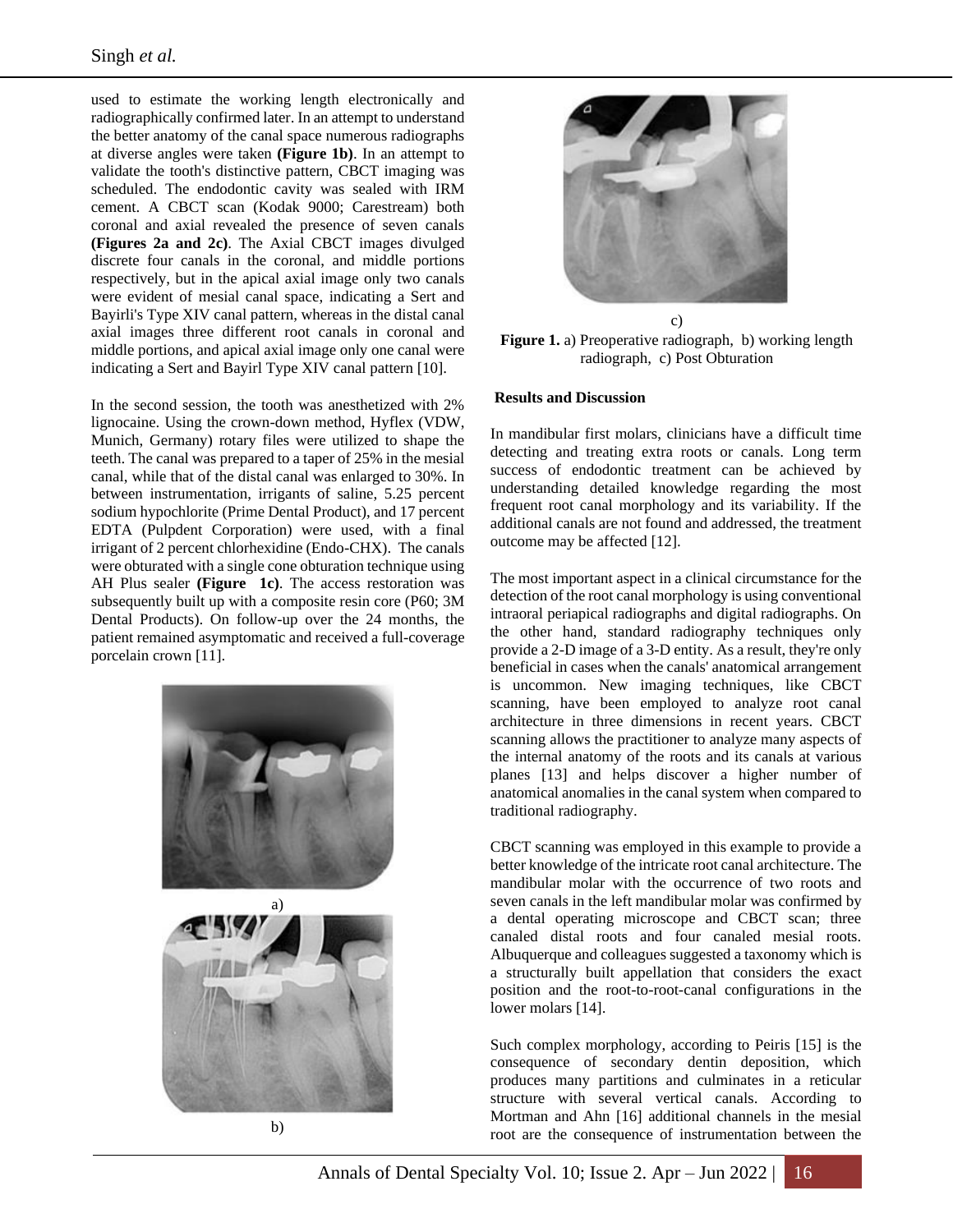mesiobuccally and mesiolingual canals. According to Navarro [17], canal preparation in the isthmus is acceptable to split the isthmus and allow disinfectants to permeate locations that are difficult to reach with a file if it may result in cleaning and reshaping it without affecting the root structure. Depending on the angulation of the x-ray beam and the tooth location, even a poorly obturated canal can be believed to be satisfactory [18]. As a result, in this case, a post-obturation CBCT scan of coronal and axial was performed to help in the assessment of the root canal filling's integrity **(Figures 2b and 2d)**.







**Figure 2.** a) Pre-operative Coronal CBCT image showing the presence of seven canals, b) Post-operative Coronal CBCT image showing the presence of seven canals, c) Pre-operative axial CBCT image showing the presence of seven canals, d) Postoperative axial CBCT image showing the presence of seven canal

## **Conclusion**

While performing endodontic therapy, doctors must have a complete awareness of the anatomic variations of the canal system, according to the present case study. Canal multiplicity in mandibular molars is a rare condition. Their recording, on the other hand, may make it simpler to recognize and handle similar conditions in the future if endodontic treatment is required. It also highlights the need for modern diagnostic methods like CBCT imaging and a dental operating microscope in detecting abnormal morphology and assuring endodontic therapy success.

**Acknowledgments:** The authors are indebted to department of conservative dentistry and endodontics, Krishnadevaraya college of dental sciences for providing with the facilities.

**Conflict of interest:** None

**Financial support:** None

**Ethics statement:** None

## **References**

- 1. Yang Y, Wu B, Zeng J, Chen M. Classification and morphology of middle mesial canals of mandibular first molars in a southern Chinese subpopulation: a conebeam computed tomographic study. BMC Oral Health. 2020;20(358):1-10.
- 2. Madani ZS, Mehraban N, Moudi E, Bijani A. Root and Canal Morphology of Mandibular Molars in a Selected Iranian Population Using Cone-Beam Computed Tomography. Iran Endod J. 2017;12(2):143-8.